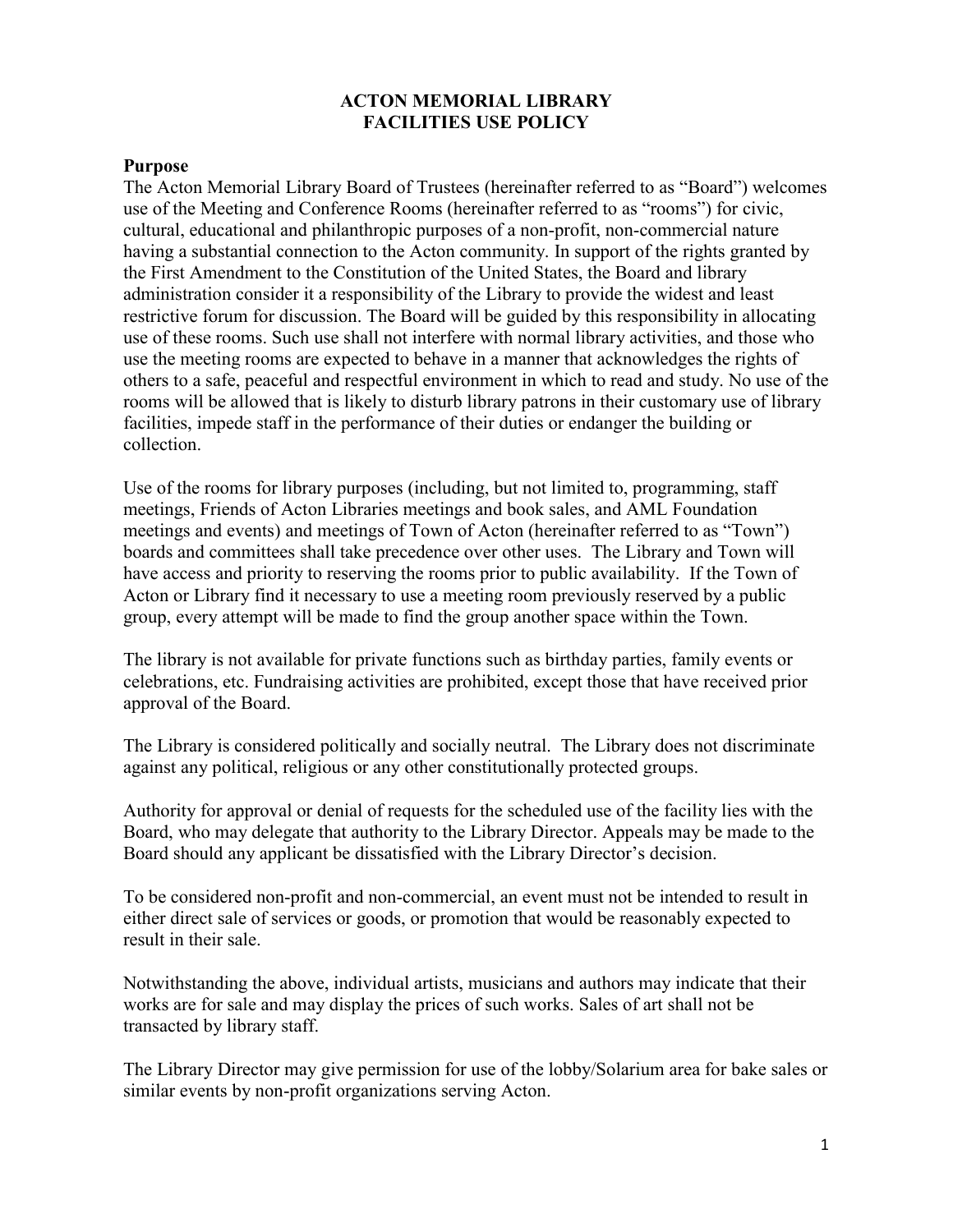The interpretation of and exceptions to this policy shall be at the sole discretion of the Board, who reserve the right to amend this policy from time to time.

## **Requirements for Room Reservations**

All groups except Town Boards and Committees seeking to use a room shall complete and submit a [Preliminary Application Form](http://www.actonmemoriallibrary.org/uploads/page-body/facilities_use_preliminary_form.pdf) at least once a year. In addition, a [Room Reservation](http://www.actonmemoriallibrary.org/uploads/page-body/facilities_use_reservation_form.pdf)  Request must be completed online for each requested use of a room. These forms have been approved by the Board and are incorporated into this policy. All forms must be signed by an Acton resident. If the primary applicant is not an Acton resident, an Acton resident must act as a sponsor to sign the Preliminary Application Form. A sponsor is any Acton resident that is involved with the group or willing to vouch for the group's legitimacy.

Reservations shall be made through the Library Director or his/her designee and will be considered on a first come, first served basis. Any group wishing to reserve any room must comply in all respects with the provisions of this policy and submit, in fully executed form, a Preliminary Application Form, which includes the indemnification agreement and release called for in this policy, along with any insurance certificate required. Reservations are considered tentative until all completed forms are submitted to the library and examined by library administration. Any false, misleading or incomplete statement on the preliminary application and room reservation forms shall be grounds to deny the use of the rooms by the group submitting the application.

The Board and the library administration reserve the right to reject a room reservation if the anticipated meeting is likely to be unreasonably disruptive to regular library functions, too large for the applicable room capacity, disorderly, dangerous to persons or property, or in any other way inconsistent with or in contravention of any of the terms and conditions of this policy. In determining whether such likelihood exists, the Board and/or the library administration may take into consideration the contents of the Preliminary Application Form, the history of the group's use of meeting facilities, and such other information as they may deem appropriate.

Failure to notify the library of cancellations may result in forfeiture of future bookings.

Minors may not reserve a meeting room or serve as sponsors.

### **Rules for Use**

All meetings shall be open to the public, including library staff, and free of charge. No person shall be excluded from attendance, except in order to comply with the occupancy limit applicable to the room being used.

Groups are able to reserve the Meeting Room or Conference Room within the following parameters:

- A maximum of 4 months in advance
- A group cannot have more than 3 meetings reserved at AML
- No more than 1 meeting per month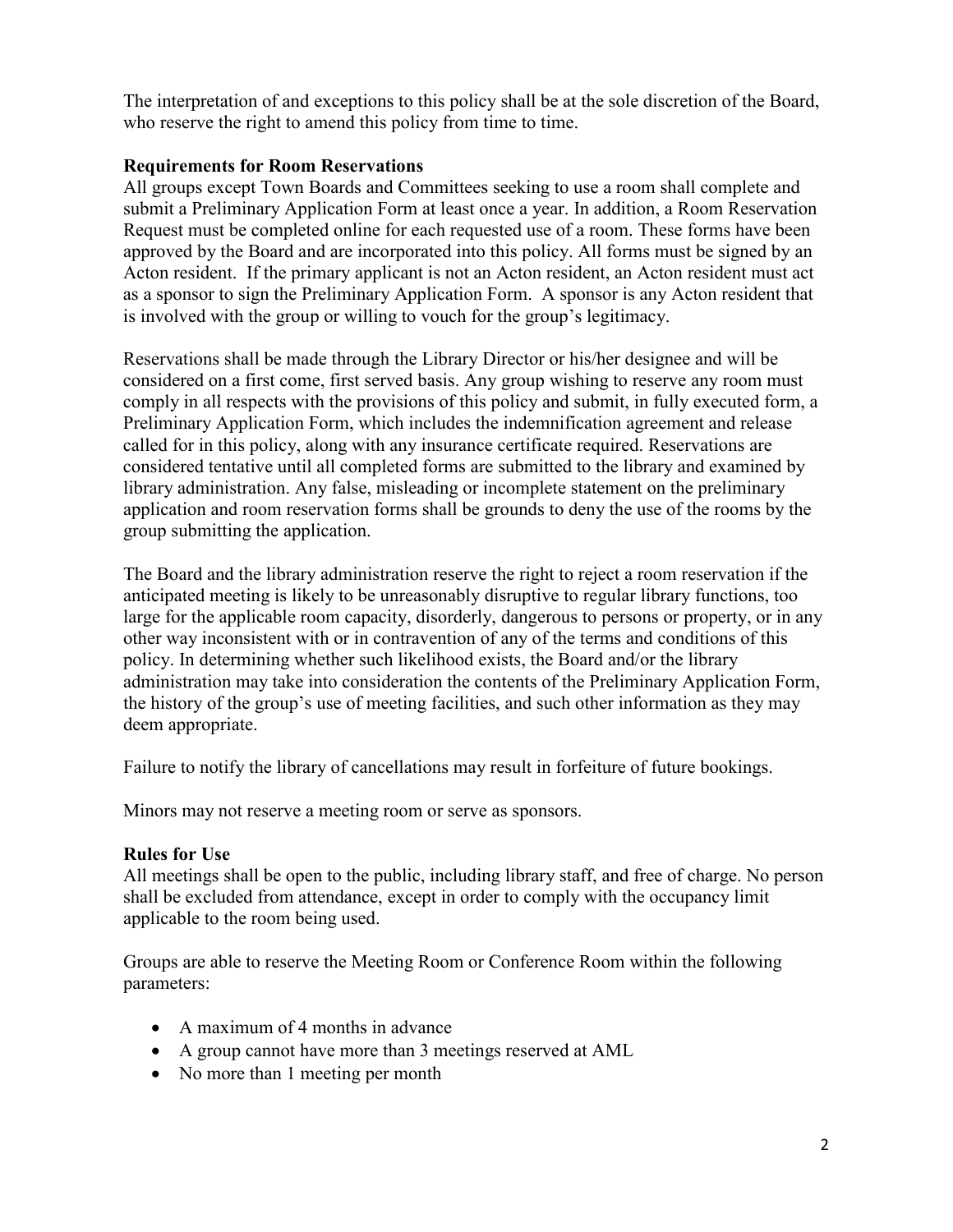Requests to reserve the space for more time than above parameters shall be granted only upon approval by the Trustees.

All groups submitting a reservation request shall first check the room availability on the Library's online calendar. Reservations are considered in the order received. No reservations will be considered if received less than 1 week from the requested reservation date.

Any exceptions to these parameters will be at the discretion of the Library Director.

Occupancy limits are: Conference Room (second floor) 27; Meeting Room 70; Meeting Room Section A only 35; Meeting Room Section B only 35.

Groups shall, at their own expense, procure any license or permit necessary for the conduct of their meetings.

Groups using rooms may arrange the tables and chairs as they choose, providing they do not block marked fire exits. Light refreshments are permitted, provided the group cleans up. No food is allowed outside of the rooms or to be left on the premises, and alcohol is not permitted with the exception of Library-sanctioned events. Intrusion of any group activities into areas not reserved in advance is not allowed. The room must be returned to the condition it was found. Kitchen use is available in the first floor meeting room. The kitchen must be cleaned and closed up after use.

Adequate adult supervision must be provided by the group to assure proper conduct of attendees. The individual in charge, as indicated on the Room Reservation Form, must be present during room use.

The library is not responsible for the group's equipment if it is lost, stolen or damaged.

All persons using a room shall comply with all reasonable and lawful requests by library staff and the Acton Police Department. Individuals who fail to comply will be required to leave the library. Groups who fail to comply, or whose leaders fail to comply, will be prohibited from using the rooms in the future.

Any special arrangements will be the sole responsibility of the person or group in whose name the reservation is made.

#### **Indemnification, Release and Insurance**

All groups using any of the rooms shall execute and deliver a written undertaking on the Preliminary Application Form prescribed by the Board, and made a part of this policy. This undertaking shall, as stated on the Preliminary Application Form, indemnify and release from responsibility for any claims the Board, the Board members individually, the Town and the library staff.

The Board reserves the right to require any applicant group to supply a certificate of insurance, from an insurer licensed to do business in Massachusetts, in such amount and in such form as the Board may reasonably deem appropriate, such amount not to exceed \$1 million, naming the Board and the Board members individually, the Town and the library